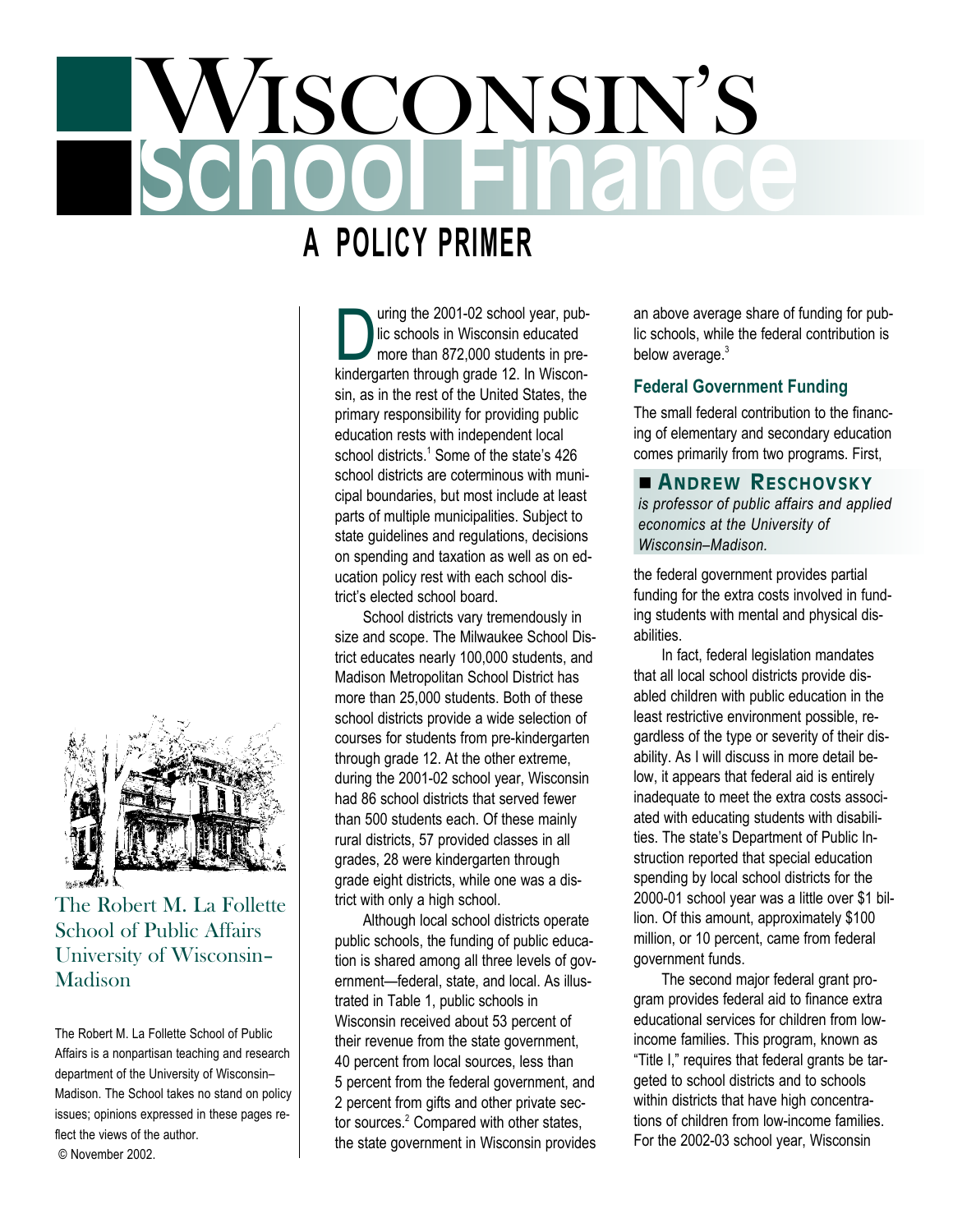#### **TABLE 1**

## **Comparison of Sources of Revenue for Public Elementary and Secondary Schools 1998-99**

|                                    | <b>Wisconsin</b>        |                            | <b>United States</b>    |                            |
|------------------------------------|-------------------------|----------------------------|-------------------------|----------------------------|
| <b>Source</b><br>of Funds          | Amount<br>(in millions) | <b>Percent</b><br>of Total | Amount<br>(in millions) | <b>Percent</b><br>of Total |
| Federal Government                 | \$339.4                 | 4.6                        | \$24,521.9              | 7.1                        |
| <b>State Government</b>            | 3,955.9                 | 53.4                       | 169,298.2               | 48.7                       |
| <b>Local School Districts</b>      | 2,951.3                 | 39.8                       | 144,790.4               | 41.7                       |
| Private (gifts, tuition, and fees) | 163.0                   | 2.2                        | 8,719.2                 | 2.5                        |
| <b>Total Revenue</b>               | \$7,409.5               | 100.0                      | \$347,329.7             | 100.0                      |

Source: U.S. Department of Education, National Center for Education Statistics, 2001.

school districts have been allocated approximately \$144 million in Title I grants.

#### **Local Funding: The Property Tax**

*Since 1996-97, K-12 education*

> *has had first call on state revenues.*

Nearly all revenue raised by local school districts comes from the property tax. In fact, state law prohibits school districts from levying any tax other than the property tax. On average, the property tax provides 94 percent of all revenue raised by local school districts. Other sources of local revenue are activity fees and charges for food and special services.

As is true nearly everywhere, the value of property per student is very unevenly distributed across governmental jurisdictions. In general, property values are higher in urban and suburban areas than in rural areas. Also, school districts that have substantial amounts of business activity within their boundaries generally have higher per pupil property values than districts that are primarily residential. A consequence of this spatial variation in property tax base is that school districts with relatively high per pupil property values will be able to raise substantially more revenue with any given tax rate than school districts with relatively low property values. Thus, in states that rely heavily on the property tax for the financing of schools, per

pupil spending on education is positively correlated with per pupil property wealth. In other words, in property-wealthy school districts, we tend to observe higher spending per pupil than in property-poor districts.

Table 2 demonstrates that property wealth per student does in fact vary substantially across K-12 school districts in Wisconsin. The average property value per student among K-12 school districts was about \$325,000 in 2000.<sup>4</sup> The data in Table 2 show that nearly 20 percent of students live in 56 districts with a property tax base per student of less than \$200,000, while about the same number of students live in 69 districts with property values in excess of \$400,000. Only six districts, with a combined total of about 3,600 students, have property tax bases larger than \$1 million per student.

#### **The State's Role in School Finance**

Since 1949, state policy in Wisconsin has explicitly attempted to reduce the impact of low per pupil wealth on education spending by providing state funds to school districts using formulas that directed more aid per pupil to districts with low per pupil property values. The formulas used by the state to equalize the fiscal capacity of school districts have been revised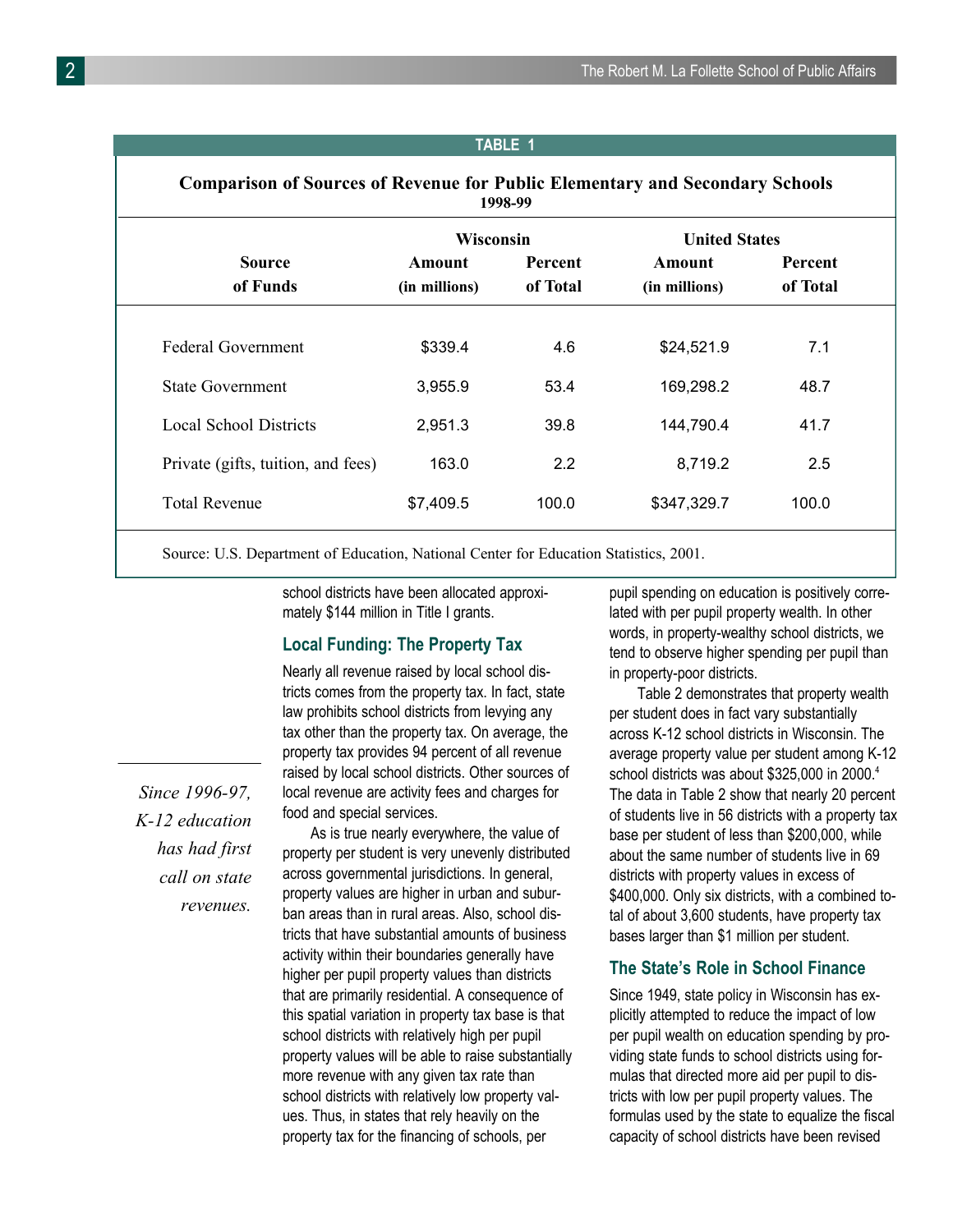several times, with the last revision effective in 1996. In establishing a state aid policy, the legislature is responding to a state constitutional mandate calling for "the establishment of district schools, which shall be as nearly uniform as practicable…."

Although it is possible to interpret the phrase "as nearly uniform as practicable" in a number of different ways, over the past 25 years the legislature has interpreted this phrase as a requirement for fiscal neutrality. That is, if two districts choose the same property tax rate, an attempt is made to ensure that insofar as "practicable" the allocation of state aid will compensate for interdistrict differences in tax base so that expenditures per student will also be equal. Under this type of funding system, school districts that choose higher property tax rates are able to spend more, while school districts that choose low tax rates have less money available.

Although the achievement of fiscal neutrality has been an important legislative goal, there is no question that the legislature's school finance policies have also had three additional goals:

- Providing Wisconsin taxpayers with school property tax relief.
- Assisting school districts in meeting the extra costs of educating "at risk" students and students with disabilities.
- Equalizing per pupil spending across school districts by discouraging spending in high-spending districts.

To address all four of these policy goals, the legislature has established an extremely complex system of state government involvement in school finance. This system has six major elements: state equalization aid; a "twothirds" commitment; a school levy credit; revenue limits; the "qualified economic offer (QEO)"; and state categorical aid.

#### State Equalization Aid

For the 2000-01 school year, the state provided school districts with

\$4.1 billion in equalization aid through the use of a complex three-part formula. The formula, which will be described in detail below, is designed both to achieve fiscal neutrality among school districts by in effect equalizing per pupil property tax bases and to discourage per pupil spending by school districts above a spending level specified by the legislature.

### The "Two-Thirds" Commitment

Beginning in the 1996-97 school year, the legislature committed itself to finance "twothirds" of elementary and secondary school spending in the state. In effect, since 1996-97, K-12 education has had first call on state revenues. It is important to note that the "twothirds" refers to the state's aggregate share of school revenues. State aid is a larger fraction of education spending in some districts and a smaller fraction in other districts. In calculating the two-thirds, the state includes a property tax credit paid directly to property owners as part of its contribution and excludes some sources of school district revenue. As a result, the state's direct contribution to school district spending, al-

#### **TABLE 2**

### **Distribution of the Equalized Value of Property per Student Among K-12 School Districts, 2000**

| <b>Equalized Value</b><br>per Student | Number of<br><b>Districts</b> | Number of<br><b>Students</b> | Percentage of<br><b>Total Students</b> |
|---------------------------------------|-------------------------------|------------------------------|----------------------------------------|
| Less than $$200,000$                  | 56                            | 154,142                      | 18.5                                   |
| \$200,001 to \$300,000                | 162                           | 291,753                      | 34.9                                   |
| \$300,001 to \$400,000                | 81                            | 235,840                      | 28.2                                   |
| \$400,001 to \$500,000                | 37                            | 100,054                      | 12.0                                   |
| \$500,001 to \$1,000,000              | 26                            | 49,821                       | 6.0                                    |
| \$1,000,001 to \$2,000,000            | 5                             | 2,958                        | 0.4                                    |
| Greater than \$2,000,000              | 1                             | 676                          | 0.1                                    |
| Total                                 | 368                           | 835,244                      | 100.0                                  |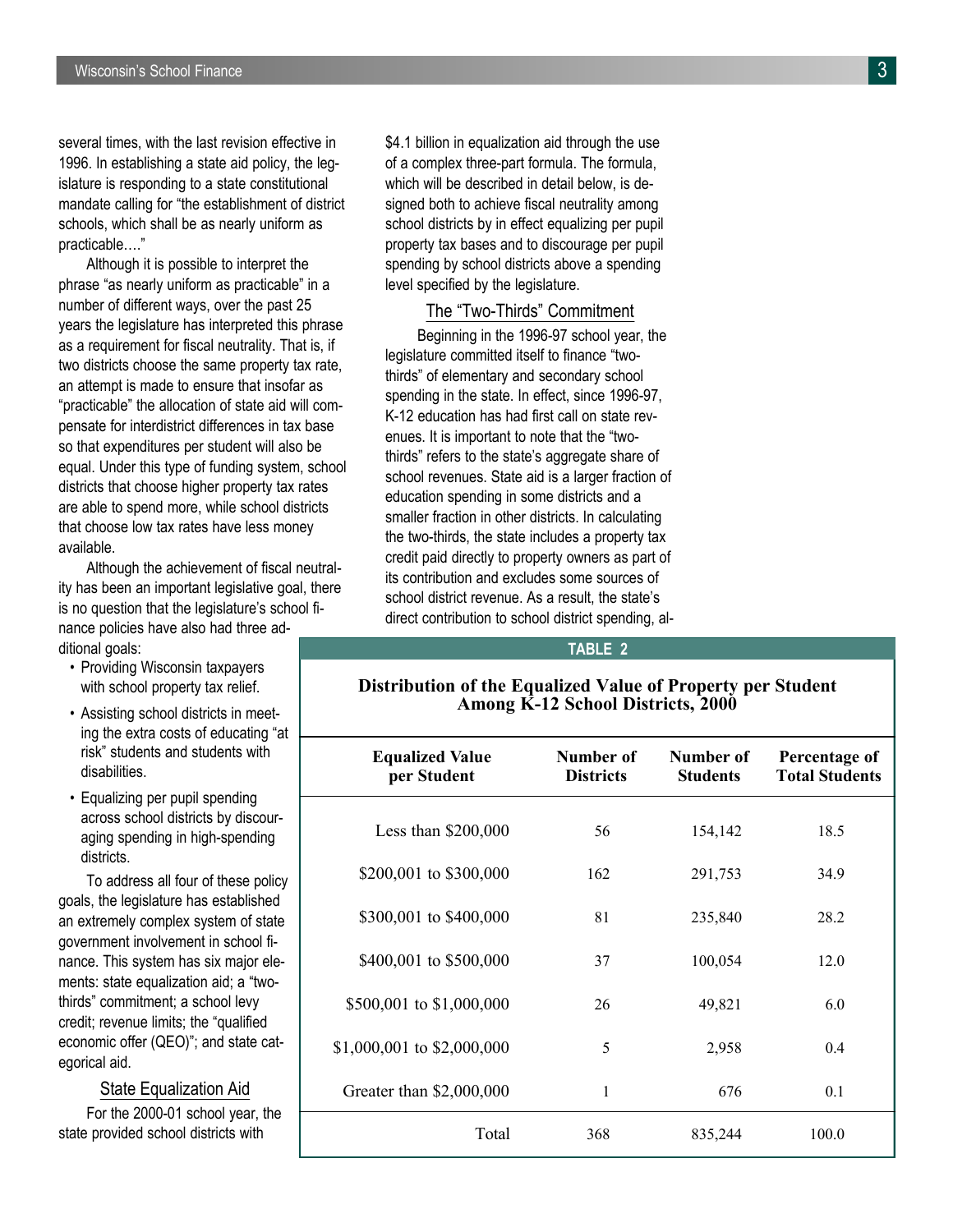though substantially higher than it was prior to the two-thirds commitment, equaled 55 percent of total school district revenues for the 2001-02 school year, not 66.6 percent.

# The School Levy Credit

The state uses the school levy credit as a mechanism for financing property tax reductions. Levy credit payments are allocated to each municipality in proportion to its share of statewide school property tax levies. The credit provides property tax rate reductions to all taxpayers—homeowners, landlords, business owners, and out-of-state property owners—in proportion to the assessed value of their property. Although the amount of school property tax levies are used to calculate the credit, state payments are made to municipal governments (in their role as the administrators of the property tax system) and are in turn distributed to all overlying units of governments, including county governments and special purpose districts. By reducing school property tax rates paid by taxpayers, the credit may have the unintended effect of encouraging school districts to increase spending.

#### Revenue Limits

In the decade following 1983, the state's financial contribution to public schools doubled. For many members of the Wisconsin legislature, the primary motivation for increasing state aid was to finance reductions of school property taxes. Despite the wishes of many state legislators, school districts in Wisconsin chose to use substantial portions of the new state aid to increase spending on education. In fact, during the decade between 1983 and 1993, school property tax rates rose by an average of about 50 percent. Frustrated by their inability to reduce school property tax rates, in 1993, the legislature imposed a revenue cap on school districts. The legislation placed a fixed dollar limit on the amount by which school district revenue per pupil could increase from one year to the next. For 2000-01, the allowable increase in revenue per pupil was \$220.29. The legislation specified that the revenue limit be raised each year by the rate of inflation; for the 2002-03 school year, the limit is approximately \$230. Although some minor sources of revenue were excluded, most school district revenue, specifically, revenues from state equalization aid and from property taxes, were included in the revenue limit. School districts are free to override the limits if a majority of voters approve an override in a referendum. As I discuss below, for some districts, the equalization aid formula penalizes extra spending, a fact that discourages the passage of override referenda. The immediate consequence of the revenue limit is to force school districts to lower their property tax rates if the sum of property tax revenues (at current rates) and state aid exceed the annual revenue cap. In fact, in 1996-97, when state aid increased by \$1.2 billion following the enactment of the two-thirds commitment, school property taxes were reduced by more than 20 percent.

# Qualified Economic Offer (QEO)

Prior to 1993, salary disputes between teachers and school boards were resolved through mediation, and if that process was unsuccessful, through binding arbitration. Many members of the legislature were critical of the binding arbitration requirement, claiming that the way the process worked favored teachers and was one important reason for the rapid increases in public school spending that occurred in the late 1980s and early 1990s. To address this perceived problem, the legislature repealed the existing mediation and arbitration procedures and replaced them with legislation that mandated that only in cases when school boards failed to offer teachers a "qualified economic offer" could economic issues be decided by binding arbitration. Although the details are complicated, in essence a qualified economic offer is defined as a fringe benefit increase of at least 1.7 percent per year and wage increase of at least 2.1 percent for an annual total increase of 3.8 percent. If, however, the cost of existing fringe benefits increases by more than 1.7 percent a year, that excess can be counted against any wage increase. As a result, in periods of rapidly rising fringe benefit costs, a qualified economic offer may be made that includes no increases in wages.

#### State Categorical Aid

Whereas school districts are free to spend state equalization aid on any educational program, by their very nature, categorical grants are funds designated for a specific program or

*By reducing school property tax rates paid by taxpayers, the credit may have the unintended effect of encouraging school districts to increase spending.*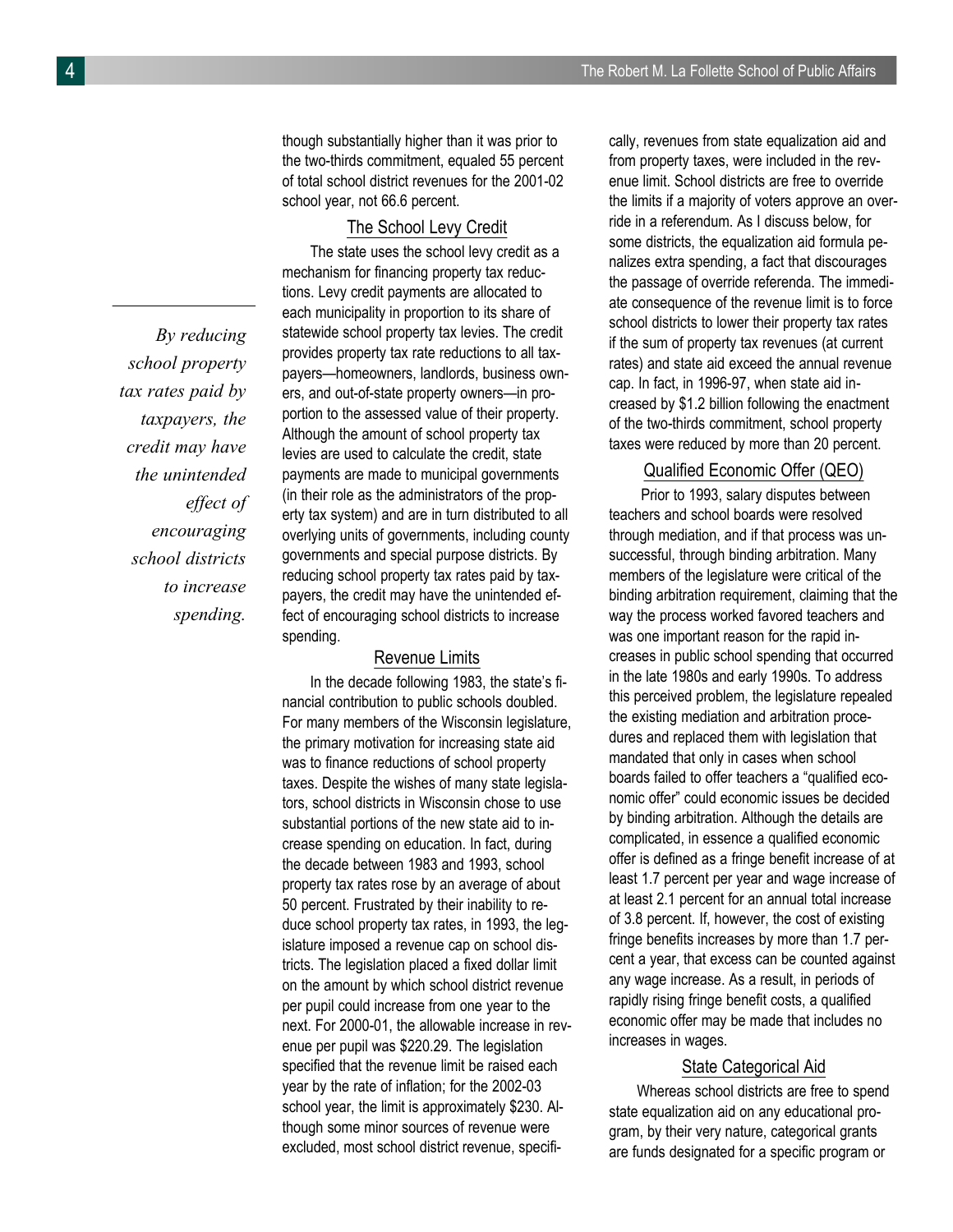use. For the 2001-02 school year, the state distributed \$554 million in categorical grants, about 12 percent of total state aid in that year. About two-thirds of categorical grants are designated for "special education" programs that serve students with various physical and mental disabilities. The remainder of the money was divided among a large number of separate categorical grants designated for purposes such as pupil transportation and bilingual education. Most categorical grants are allocated among school districts on the basis of some appropriate measure of need (for example, the number of students eligible to receive special education services or the number of students from poor families).

# **Has State School Finance Policy Achieved Its Goals?**

How well has the system of school finance outlined above done in achieving its goals? Because it is difficult to make comparisons across different types of school districts, the analysis that follows will focus on Wisconsin's 368 K-12 school districts—those providing education from kindergarten (or in some cases, pre-kindergarten) through high school.<sup>5</sup>

#### Achieving Fiscal Neutrality

Wisconsin's equalization aid formula is designed to address the fiscal impacts of the large

differences in tax base per pupil among school districts (see Table 2). Because of other goals of the state aid system, such as property tax relief or helping students with disabilities, the aid system is not expected to achieve complete fiscal neutrality. It is intended, however, to weaken the link between school district property wealth and the ability of individual school districts to fund public education.

An analysis of the data shows that despite continuing criticisms, the equalization formula has been quite successful in moving Wisconsin school districts toward fiscal neutrality. Complete fiscal neutrality would exist if districts with equal school property tax rates were able to spend equal amounts of money per student. Thus a simple way to measure the effectiveness of the equalization aid formula in moving toward fiscal neutrality is to calculate the ratio of each district's per pupil spending to its school property tax rate (measured in mills). $6$  By comparing the distribution across school districts of these spending-effort ratios to the distribution of per pupil property tax bases, it is possible to evaluate how successful Wisconsin has been in achieving fiscal neutrality.<sup>7</sup> The smaller the variation in spending-effort ratios across districts, the greater the degree of fiscal neutrality.

The data in column 1 of Table 3 provide several measures of the distribution of per pupil tax base across all K-12 school districts. To avoid placing too much emphasis on the small number of districts with extremely low and extremely high tax bases, I follow common practice and also display the range of values after excluding the 10 percent of school districts with the largest per pupil tax bases and the 10 percent of districts with the smallest per pupil tax bases. In the table, these are referred to as the 10th and 90th percentile amounts. As a summary measure of the variation in tax bases across districts, I calculate the coefficient of variation.<sup>8</sup> Column 2 displays these same statistics for spending-effort ratios.

#### **TABLE 3**

#### **The Role of State Aid in Achieving Fiscal Neutrality The Distribution of Property Values and Spending-Effort Ratios Among K-12 School Districts**

|                          | <b>Equalized Value of</b><br><b>Property per Student</b> | <b>Spending-Effort</b><br><b>Ratios</b> |
|--------------------------|----------------------------------------------------------|-----------------------------------------|
| Average Value            | \$330,131                                                | \$789                                   |
| Minimum Value            | 128,938                                                  | 419                                     |
| Maximum Value            | 3,152,224                                                | 3,383                                   |
| 10th Percentile Value    | 183,543                                                  | 619                                     |
| 90th Percentile Value    | 488,737                                                  | 884                                     |
| Coefficient of Variation | 0.70                                                     | 0.29                                    |

Note: Equalized values per student are for the year 2000 and spending-effort ratios are for the 2000-01 academic year.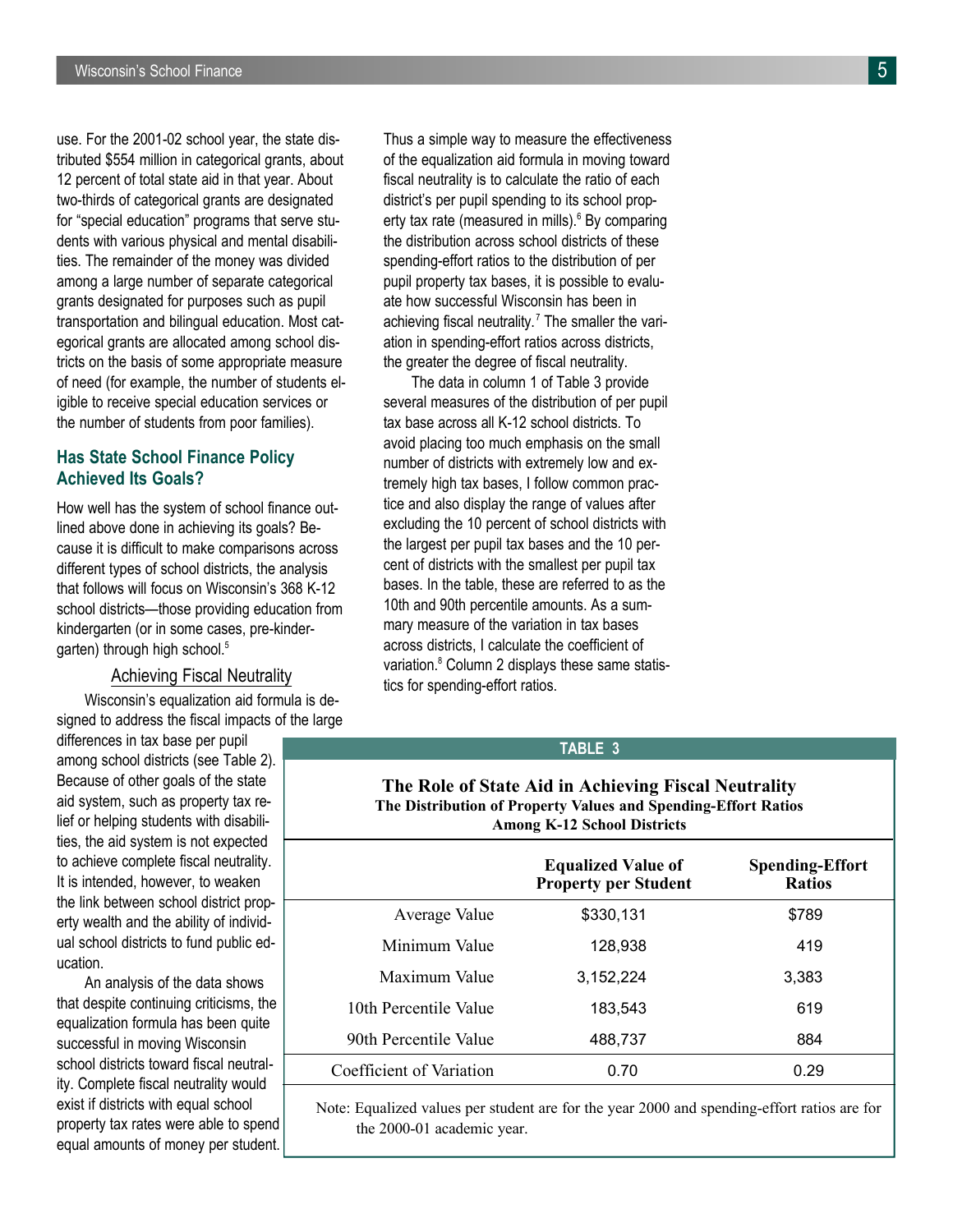*The strategy of lowering tax rates is a very inefficient means of reducing property taxes for those facing particularly high tax burdens.*

The data in column 1 confirm the substantial inequality across districts in the distribution of per pupil property tax bases that was illustrated in Table 2. Even if we ignore districts with the highest and lowest values, tax bases would range from \$184,000 to \$489,000 per pupil. The data imply that if there were no state aid, every mill of property tax would generate nearly 2.7 times more money in the school district at the 90th percentile relative to the district at the 10th percentile.

The spending-effort ratios allow us to account for the impact of state aid. The ratios are clearly much more evenly distributed across districts than property tax base. This provides strong evidence of the effectiveness of equalization aid in moving the state toward fiscal neutrality. The coefficient of variation is reduced from 0.70 to 0.29, indicating much more equality relative to the distribution of per pupil tax bases. Ninety-one percent of all students in K-12 districts in Wisconsin are educated in districts with spending-effort ratios that range from \$619 to \$884 (those within the 10th and 90th percentile).<sup>9</sup> This means that while the amount of spending possible for each mill of property tax differs across districts, the differences are relatively small. This is particularly true given the multiple goals of the state's school finance system. Although I am not aware of comparable analyses for other states, the fact that Wisconsin's equalization aid formula employs a high guaranteed tax base suggests that few other states achieve a higher level of fiscal neutrality than does Wisconsin.<sup>10</sup>

# Equalizing Per Pupil Expenditures

The state equalization aid formula is designed to encourage most low-spending school districts to increase their levels of per pupil spending and to discourage many modest- to high-spending districts from increasing their spending. In addition, as the revenue limits are a fixed dollar amount, they allow a smaller annual percentage increase in spending in higherspending districts. The combined impact of both the equalization aid formula and the revenue limits is to equalize per pupil spending across districts.

Table 4 presents summary data on the distribution of per pupil spending among K-12 dis-

tricts for the 2001-02 school year. Average per pupil spending in that year was \$8,080, and the coefficient of variation was 0.10. School finance experts generally argue that a coefficient of variation of 0.10 or less is a sign of an equitable system of school finance, and is in fact a standard that very few states meet.<sup>11</sup> The data in Table 4 also show that only about \$1,800 per pupil separate the 10th and 90th percentile districts ranked by per pupil spending. This amount almost certainly overstates the differences among districts in educational resources available to students, as many of the relatively lowspending districts are in rural areas of the state where the cost of living (and of hiring teachers) is lower than in more urbanized parts of the state.

A comparison with the distribution of per pupil spending during the 1994-95 school year (see column 2 of Table 4) indicates that equality in spending per pupil has increased over time. The coefficient of variation of per pupil spending in 1994-95 was 0.12 and the difference between the 10th and 90th percentile amount of spending per pupil was considerably larger than in 2001-02. Because of the revenue limits, the current differences across districts in per pupil spending to a large degree reflect spending decisions by local school districts that were made prior to 1993, the year the revenue limits were first imposed.

#### Providing Property Tax Relief

In 1994 the legislature decided to increase state aid to education substantially and, on a continuing basis, to finance two-thirds of the cost of public education. To guarantee that a large portion of this increase in state aid would be used by local school districts to reduce property taxes, the legislature placed a dollar limit on the annual amount of money by which revenue per pupil in school districts could increase. As illustrated in Figure 1, this policy has been very successful in reducing school property tax rates. Between 1992-93 and 2001-02, the average school mill rate has been cut in half—from 18.1 mills to 9.7 mills. The largest single decline in school property tax rates coincided with the implementation of the two-thirds funding commitment. Between 1995-96 and 1996-97, the average school property tax rate fell by 23.4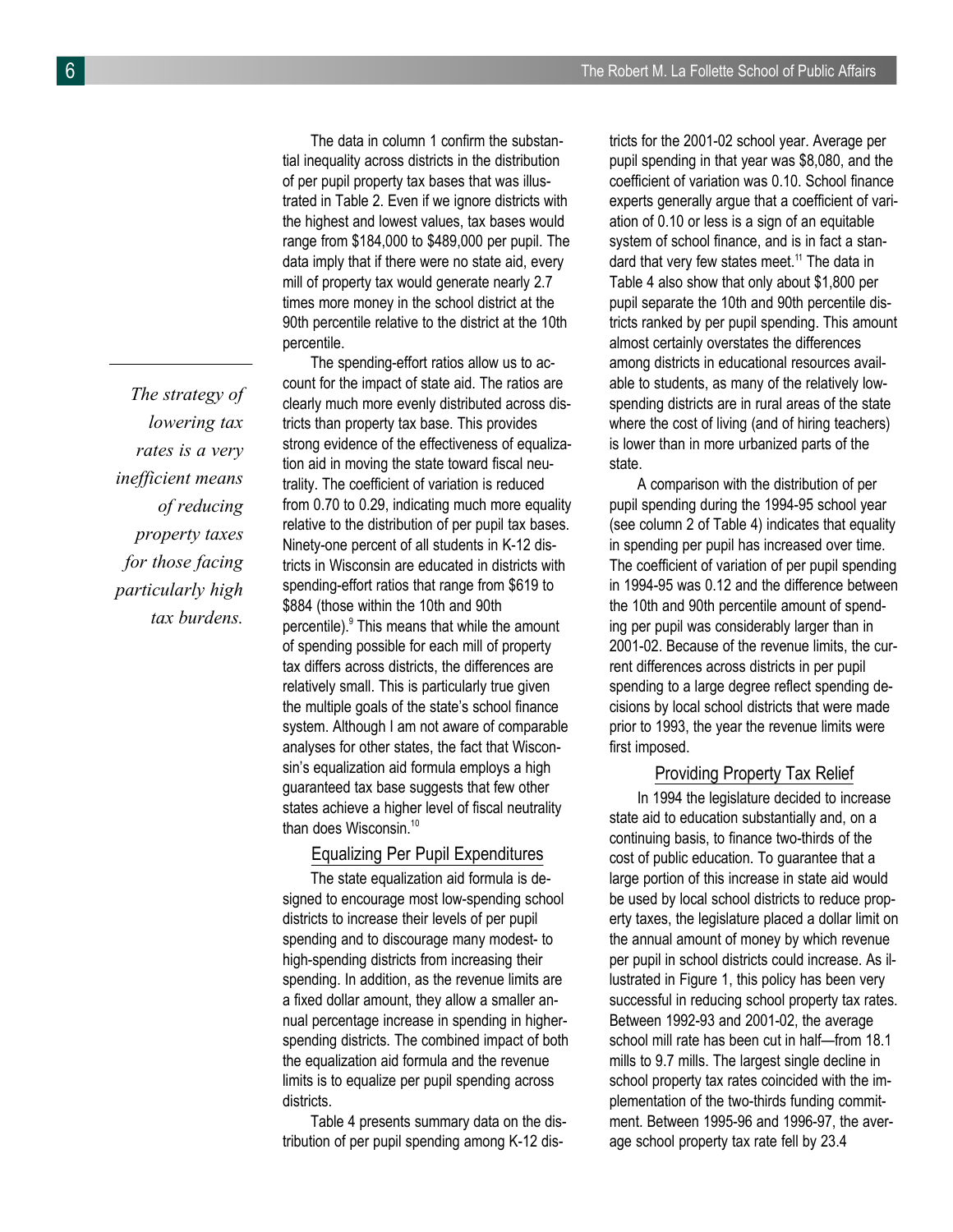percent. Annual rate decreases continue, with the average school mill rate falling by 4.3 percent between 2000-01 and 2001-02.

Although the falling property tax rates reflect in part rising property values, actual property tax levies in a substantial number of districts are lower today than they were in the early 1990s. In fact, among K-12 districts, total property tax levies grew by only 1.5 percent over the six-year period between 1993-94 and 2000- 01. After being adjusted for inflation during that period, total property tax levies actually fell by 17.1 percent.

Property taxes are a political issue in Wisconsin primarily because they create hardships for certain taxpayers whose property tax bills are high relative to their current income. Although data on property tax burdens are limited, it appears that three groups of people— the elderly, low- and moderate-income households, and farmers are most likely to face high property tax burdens. While the expansion of state aid to education coupled with the revenue limits has resulted in large reductions in school property tax rates, the strategy of lowering tax rates is a very inefficient means of reducing property taxes for those facing particularly high tax burdens. The basic problem is that while rate reductions result in lower property taxes, these rate reductions apply equally to all taxpayers, including landlords, corporate owners of commercial and industrial property, nonresident owners of vacation homes, and homeowners. By failing to target property tax relief to those Wisconsin residents facing high tax burdens, scarce state dollars have been used ineffectively. As a result, many state residents are still in need of property tax relief.<sup>12</sup>

# **TABLE 4**

## **Equality in Expenditures Per Pupil The Distribution of Per Pupil Spending Among K-12 School Districts in 2001-02 and 1994-95**

|                          | <b>Expenditure</b><br><b>Per Pupil 2001-02</b> | <b>Expenditure</b><br>Per Pupil, 1994-95 |
|--------------------------|------------------------------------------------|------------------------------------------|
| Average Value            | \$8,080                                        | \$6,331                                  |
| Minimum Value            | 6,294                                          | 4,690                                    |
| Maximum Value            | 14,252                                         | 9,053                                    |
| 10th Percentile Value    | 7,228                                          | 5,499                                    |
| 90th Percentile Value    | 9,040                                          | 7,450                                    |
| Coefficient of Variation | 0.10                                           | 0.12                                     |

Note: The expenditure data are "current educational costs" as reported by the Wisconsin Department of Public Instruction.

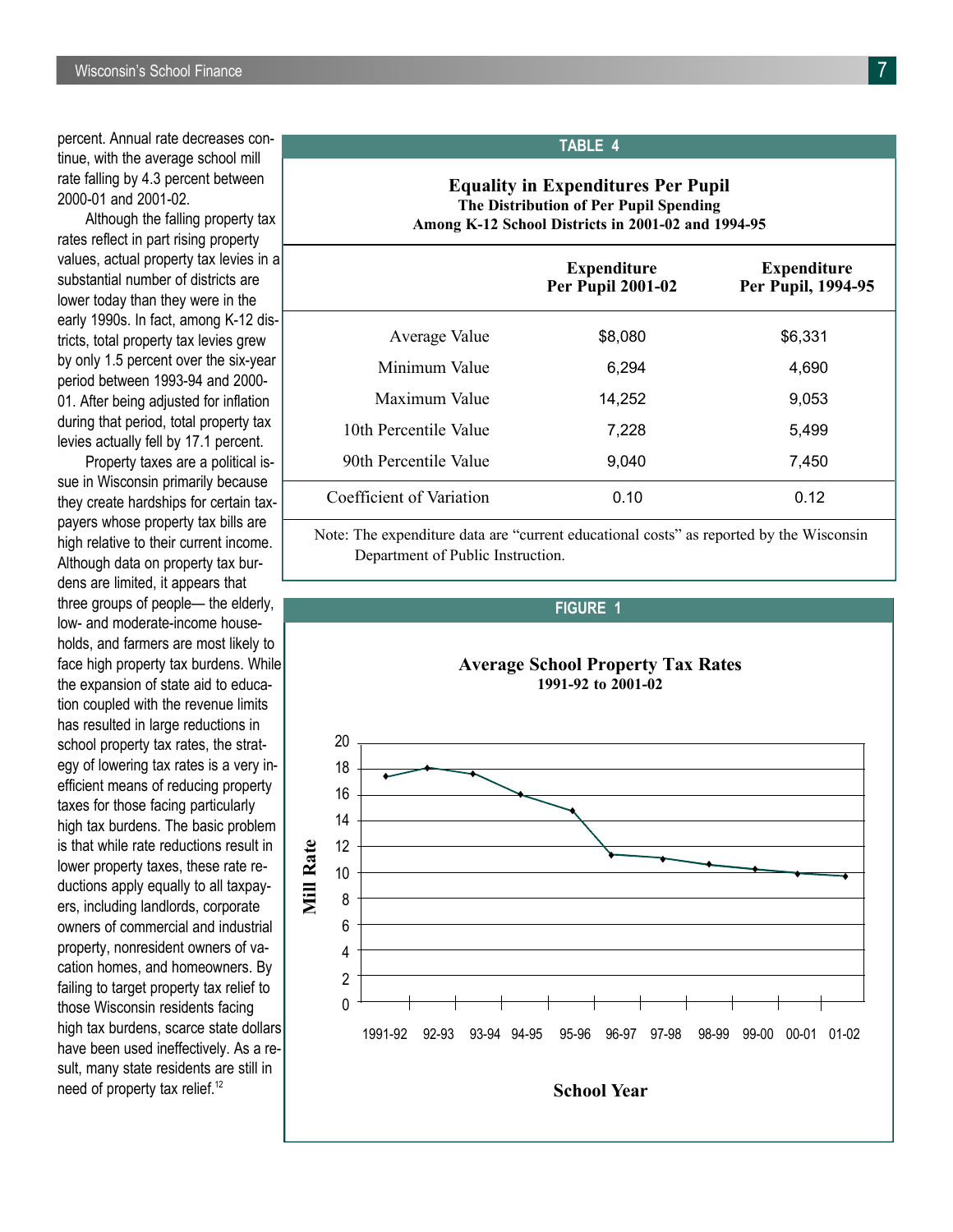# **The School Finance Crisis in Wisconsin**

In the previous paragraphs, I have argued that the system of school finance in Wisconsin has done quite a good job of achieving the three goals of fiscal neutrality, equity in per pupil spending, and property tax relief. Despite these successes, however, the current system of school finance is broken. Even without the prospect of cuts in state aid to education, the existing system is not sustainable. Major reforms are essential.

#### Focusing on the Quality of Public Education

To understand the roots of the growing crisis in school finance, it is necessary to focus directly on the education Wisconsin students are receiving. In the past, the goals of school finance policy were directed toward the equal treatment of taxpayers and equality in per pupil spending. Although Wisconsin students have consistently scored well on standardized tests compared with students from most other states, there is a growing concern that the public school system in Wisconsin is failing to provide a sound basic education to all its students.

Evidence from the February 2002 Wisconsin Knowledge and Concepts Test justifies these concerns. Figures 2 and 3 display the results from the reading and math exam administered to 10th graders. The test scores indicate that students of all races from economically disadvantaged families perform more poorly on the exams than students who are not economically disadvantaged. Figure 2 illustrates the large differences in reading performance between non-Hispanic white students and black and Hispanic students. While 68 percent of non-economically disadvantaged white students scored at the "proficient" or "advanced" level on the 10th grade reading test, only 45 percent of non-disadvantaged Hispanic students and 26 percent of non-disadvantaged black students performed at these levels. Among all racial and ethnic groups, test performance was weaker among students from economically disadvantaged families.

The results for the 10th grade math test, shown in Figure 3, indicate not only large achievement gaps between students from different racial/ethnic and economic backgrounds,

but also the relatively poor performance on the math exam by all students. The results show that even among non-economically disadvantaged non-Hispanic white and Asian students, no more than half the students were classified as proficient or advanced in math.

Another measure of the performance of public schools in Wisconsin is provided by data on dropout rates. The Department of Public Instruction reports that in 2001, the statewide dropout rate was 2.1 percent. Although this number indicates that nearly all students are graduating from high school, a look at the pattern of dropout rates across individual high schools and districts shows disturbingly high dropout rates in a relatively small number of schools. The problem of high school dropouts is particularly severe in Milwaukee, where the overall dropout rate exceeds 10 percent. High dropout rates can also be found in some high schools in the state's other large cities and in the Menominee Indian school district.

# Rising Federal and State Student Performance Standards

In 2001 Congress passed the No Child Be Left Behind Act. The new legislation mandates annual testing of all students in grades three through eight, and requires that schools make annual progress in meeting student performance goals for all students and for separate groups of students characterized by race, ethnicity, poverty, disability, and limited English proficiency. The underlying premise of the legislation is that schools must be held accountable for the academic performance of their students. The legislation rewards schools that succeed in meeting state-imposed achievement goals and penalizes schools that fail. In addition, Wisconsin has recently augmented its own student performance standards. Among other things, students will be required for the first time to pass a state-administered high school graduation test.

In a July 2000 decision, *Vincent v. Voight,* the Wisconsin State Supreme Court asserted that all students are entitled to "an equal opportunity for a sound basic education" that will equip them "for their roles as citizens and enable them to succeed economically and personally." In the past decade, courts in a number of other states have declared the systems of

*There is a growing concern that the public school system in Wisconsin is failing to provide a sound basic education to all its students.*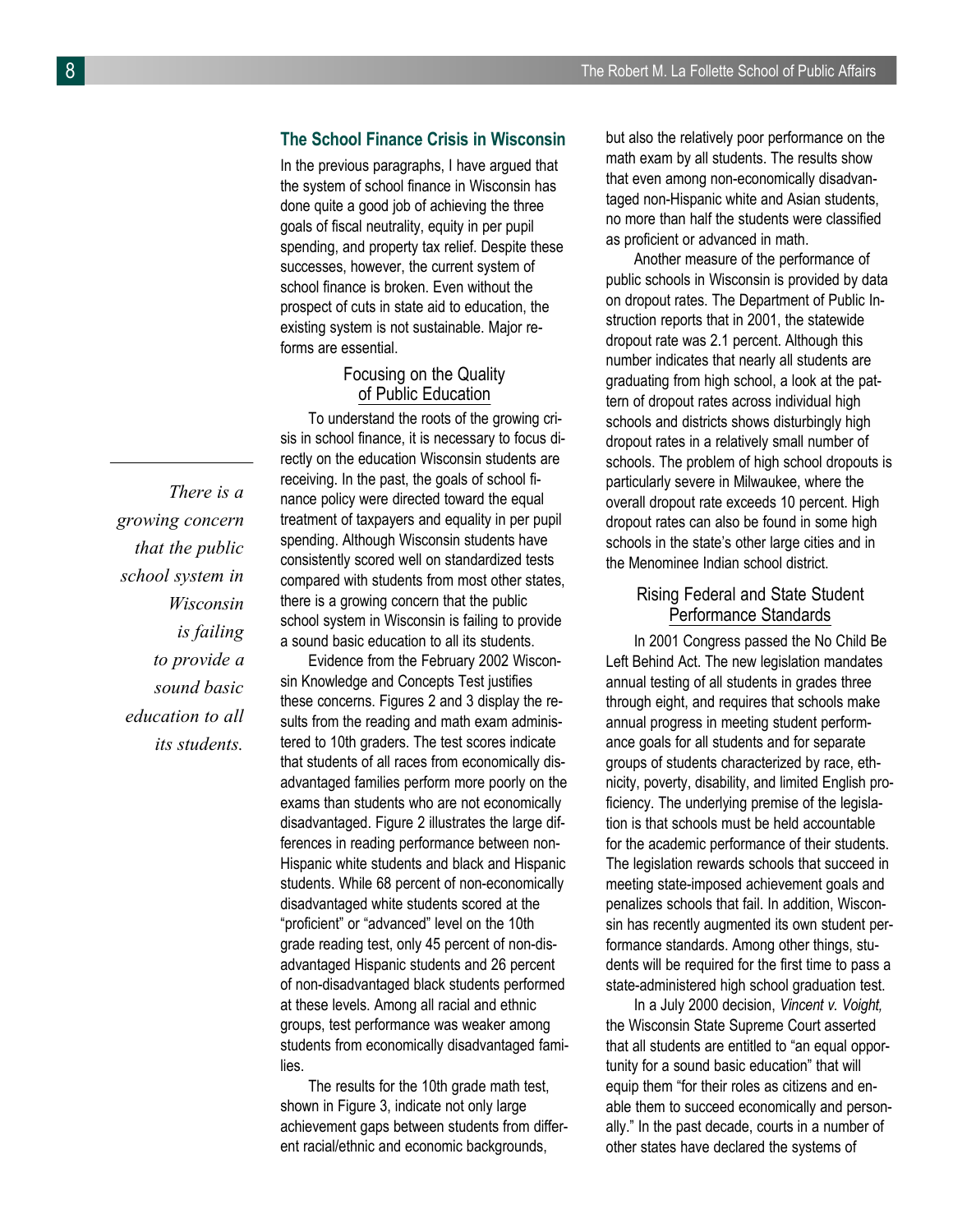school finance in their states unconstitutional because the public schools failed to guarantee that all students had an opportunity to receive what has come to be called an *adequate* education. The question that the Wisconsin court left unanswered was whether the funding system currently in place in Wisconsin enables school districts to provide the kind of education described by the court and required by new federal and state legislation.

In recent years, a number of studies conducted in Wisconsin and elsewhere have provided strong evidence that the amount of money necessary to meet student performance standards will vary across school districts. Economists refer to the minimum amount of money necessary to produce a good or a service, in this case an adequate public education, as the *cost* of that good or service. Costs are not the same as spending; variations in costs across school districts result primarily from factors over which local school officials have little control. For example, a school district with a high concentration of students from poor families or from families where English is not spoken in the home may have to use additional resources (in the form of smaller classes or specialized programs) in order to reach specified achievement goals. Also, some districts, given their location and the composition of their student bodies, will have to pay higher salaries than other districts in order to attract high-quality teachers. Actual spending, however, reflects not only cost differences, but differences in local preferences for education and inefficiencies that may exist in the operation of schools.<sup>13</sup>

In a recent study, Jennifer Imazeki and I used statistical techniques to identify a set of character-



#### **FIGURE 3**



#### **FIGURE 2**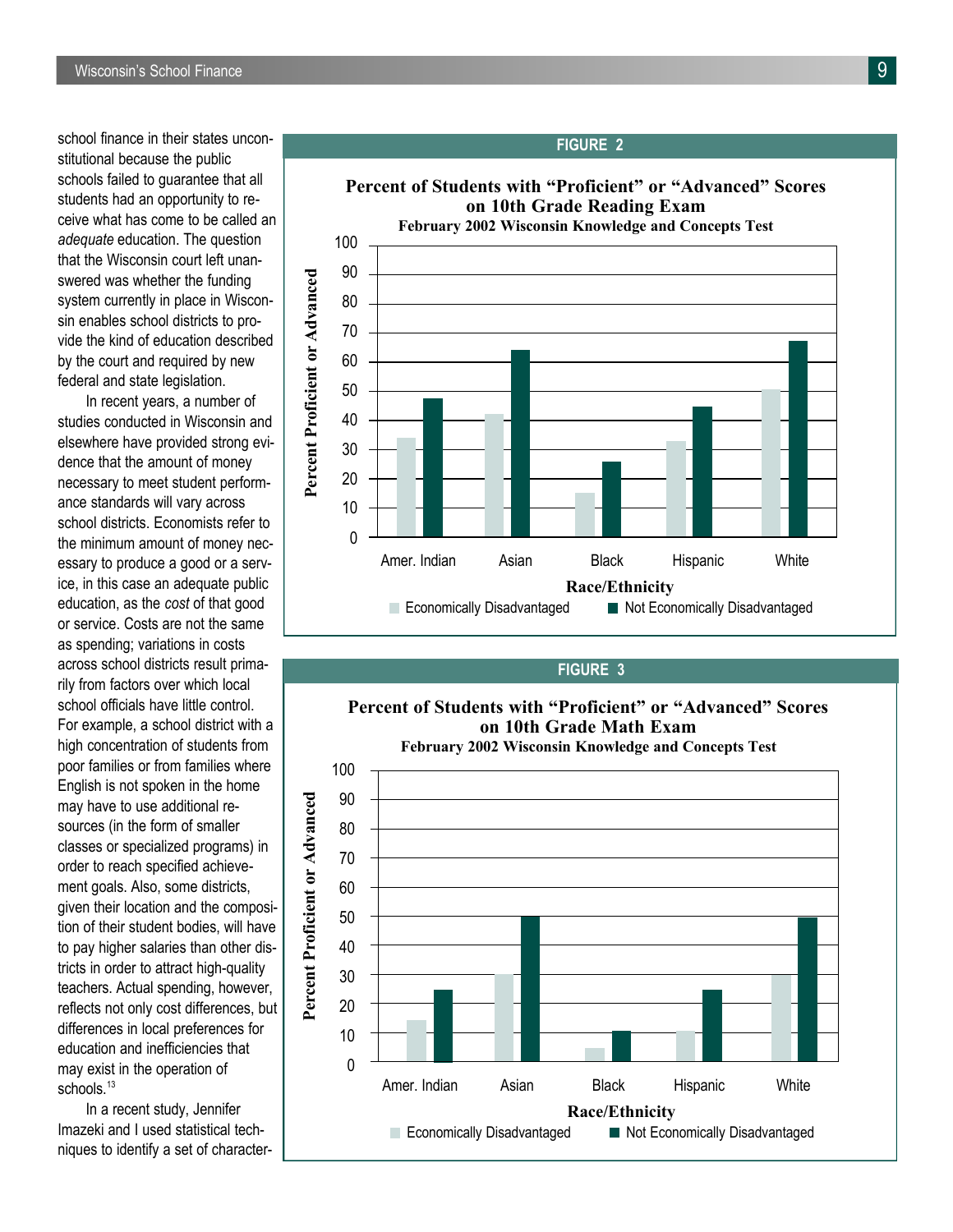*The current school finance system in Wisconsin is not capable of guaranteeing that all school districts have sufficient resources to provide an adequate education for their students.*

istics of school districts that influence the costs of education.<sup>14</sup> We then summarized all the information about costs into a single number for each school district. This cost index indicates, for any given district, how much that district must spend, relative to the district with average costs, in order for its students to meet the state's student performance standards. Our results, based on 1994-95 data for the state's K-12 districts, demonstrate that the costs of education vary tremendously across school districts. Costs (remember, not spending) tend to be higher in school districts with a heavy concentration of children from poor families or children with severe disabilities, in high-cost-of-living regions of the states, and in very small school districts.<sup>15</sup>

Requiring that all schools increase the academic performance of their students is an important step toward improving the quality of education. If cost differences among school districts are substantial, however, then imposing statewide student performance standards without simultaneously allocating more state financial aid to school districts with high costs may result in a situation where school districts with above-average costs will not have enough resources to educate their students to meet the new standards. This problem is exacerbated in Wisconsin because state-imposed limits on

school district revenues are calibrated in nominal dollars and take no account of differences in costs across districts.

The current school finance system in Wisconsin is not capable of guaranteeing that all school districts have sufficient resources to provide an adequate education for their students. As will be explained below, the interaction of the existing school funding formulas with the revenue limits and the QEO have created an environment that makes it very difficult for many school districts to provide their students with an adequate education.

#### The Mechanics of State Equalization Aid

Equalization aid is allocated to all school districts using a very complex three-tier guaranteed tax base formula. Although it appears at first blush that all districts face the same formula, schools districts in effect face different formulas depending on both the size of their per pupil property tax base and their level of per pupil spending. Table 5 describes the district characteristics that are used to divide K-12 districts into one of four groups.<sup>16</sup>

The 11 school districts in the first group have very large per pupil property tax bases. Equalization aid for these school districts is determined using formula 1 (see Figure 4) where  ${\sf A}_{\sf i}$  is the per pupil equalization aid allocated to

# Table 5 **TABLE 5**

#### **Grouping of K-12 School Districts for Purposes of Distributing Equalization Aid School Year 2001-02**

| Group          | <b>Group Description</b>                                         | Number<br>of Districts | <b>Percent</b><br>of Total Pupils |  |
|----------------|------------------------------------------------------------------|------------------------|-----------------------------------|--|
|                | Tax base per pupil (EQV) $\geq$ \$903,569                        | 11                     | 0.7                               |  |
| $\overline{2}$ | $$325,154 < EQV < $903,569$ and<br>spending per pupil* > \$6,848 | 107                    | 32.9                              |  |
| 3              | EQV $\leq$ \$325,154 and spending<br>per pupil $> $6,848$        | 233                    | 63.2                              |  |
| 4              | Spending per pupil $\leq$ \$6,848                                | 17                     | 3.2                               |  |

\* The measure of per pupil spending in the aid formulas is shared costs. This concept includes most spending financed by property taxes and general state aid, but excludes spending financed through federal grants.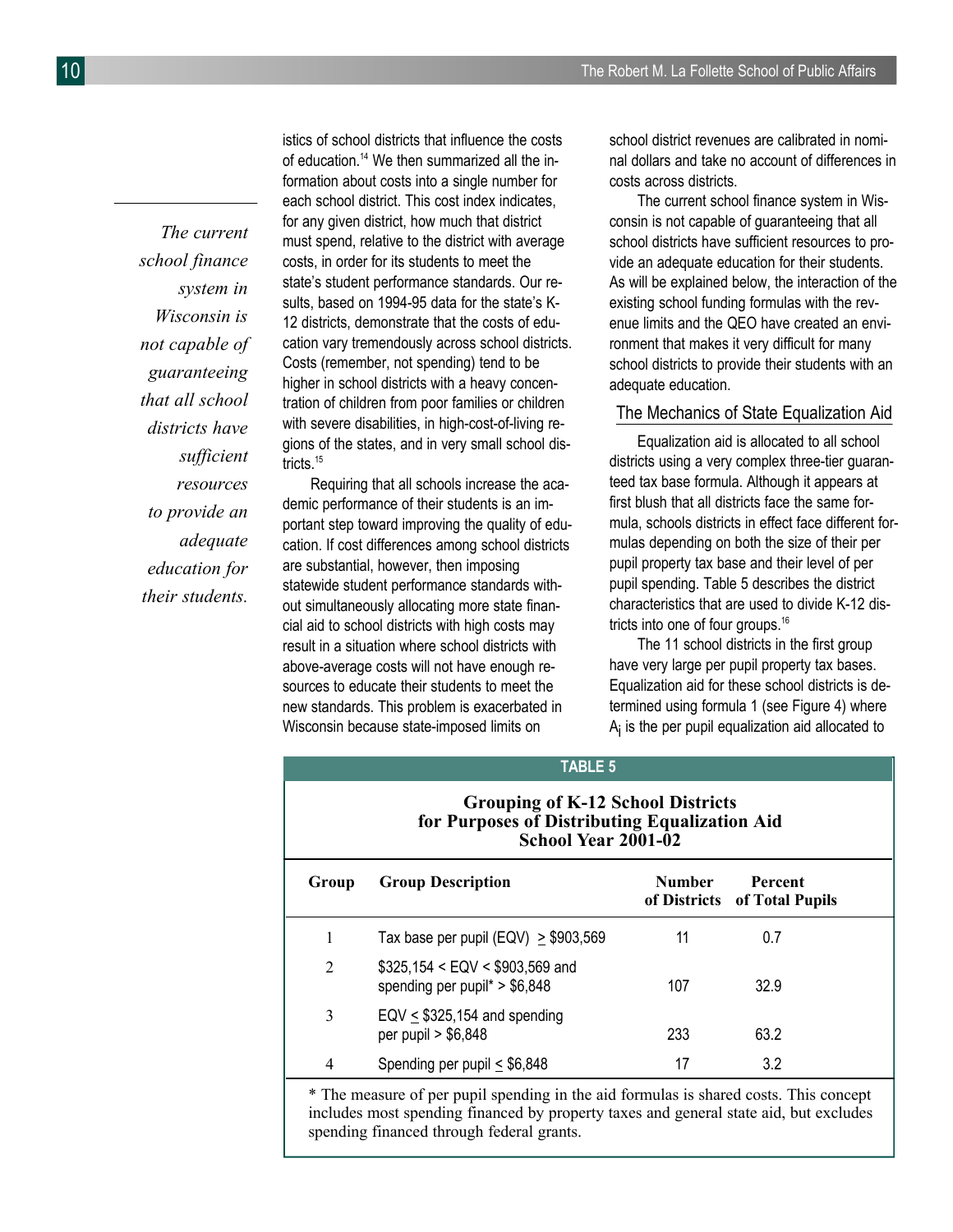In 2001-02, only one K-12 district, Gibraltar, had an EQV per student greater than \$2 million, and thus received no equalization aid. For the other school districts in group 1, per pupil aid is equal to the difference between \$1,000 per pupil and the amount of property tax revenue the district can raise by levying a one-half mill property tax rate. Note that the amount of state aid received by districts in group 1 is not affected by any decisions by these districts to increase or decrease their spending per pupil or their school mill rate.

The school districts in group 2 have per pupil property tax bases smaller than those in group 1, but larger than the state average property tax base, that is, \$325,000 in 2001-02. Also, per pupil spending for the 2000-01 year was greater than \$6,848.<sup>17</sup> Equalization aid for these 107 districts is allocated using a two-part formula, where SC<sub>İ</sub> refers to per pupil spending (shared cost) in the previous year.

The first part of formula 2 provides each district in group 2 with a block grant equal to the difference between \$6,848 per pupil and the amount of property tax revenue each district can raise by levying a property tax rate of a little under seven mills. For every district in group 2, the second part of the formula (the part within the square brackets) actually generates a negative amount of money and thus reduces the equalization aid allocated through the first part of the formula. The second part of the formula in effect penalizes school districts for every extra dollar of spending above \$6,848.

To see how the second part of the formula works, let us take an example of a district with a tax base of twice the average—\$650,308 per pupil. The value of the terms within the braces  $({...})$  is  $1 - (2)$ , or  $-1$ . This implies that total per pupil aid is reduced by one dollar for each dollar that shared costs exceeded \$6,848. Thus, if this district had per pupil spending in 2000-01 of \$7,803—the average among all K-12 districts in that year—its \$2,314 of per pupil aid as calculated by the first part of the formula would be reduced by \$955 (\$7,803 – \$6,848). It should be noted that although extra spending reduces aid allocations, every district in group 2 is guaranteed a minimum amount of aid, with the mini-

#### **FIGURE 4**

## **Wisconsin School Equalization Aid Formulas K-12 School Districts**

- (1) A<sub>i</sub> = \$1,000 0.5 mills \* EQV<sub>i</sub>, if EQV<sub>i</sub> < \$2 million and
	- A<sub>i</sub> = \$0, if EQV<sub>i</sub> <u>></u> \$2 million
- (2) A<sub>j</sub> = (\$6,848 6.972 mills \* EQV<sub>i</sub>) + [{ 1 (EQV<sub>i</sub> / \$325,154)} \* (SC<sub>i</sub> \$6,848)]
- (3) A<sub>i</sub> = (\$1,000 0.5 mills \* EQV<sub>i</sub>) + [{ 1 (EQV<sub>i</sub> / \$903,569)} \* (SC<sub>i</sub> \$1,000)]

mum equal to the amount of aid it would receive using formula 1.

Group 3 includes all districts with below average per pupil tax bases but per pupil spending in excess of \$6,848. Equalization aid to this group, which includes nearly two-thirds of all K-12 districts, is allocated using formula 2, the same formula used to calculate equalization aid for group 2 districts. For this group, however,  $\mathsf{EQV_{\mathsf{i}}}$  is by definition always less than \$325,154, the average tax base among all K-12 districts. This fact implies that the second part of the formula always generates an additional amount of aid for each dollar of per pupil spending in excess of \$6,848. Thus, for example, a school district with a per pupil tax base equal to 75 percent of the statewide average would be allocated an extra 25 cents per pupil of aid for each dollar by which the previous year's spending exceeded \$6,848.<sup>18</sup> By linking increased aid to increased spending, the formula provides school districts in Group 3 with an incentive to increase their level of spending.

The 17 districts in Group 4 are all lowspending districts. Their equalization aid is calculated using formula 3, a two-part formula.

To illustrate how this formula works, let us consider a school district with per pupil property wealth equal to the K-12 average of \$325,154, and average per pupil spending of \$7,803, the state average among K-12 districts. As a half mill property tax generates about \$163 in property tax revenue, the first part of formula 3 provides a per pupil grant of \$837, that is, \$1,000 – \$163. Because the school district's EQV is approximately 36 percent of \$903,569, the second part of the formula generates 64 cents (\$1– \$.36) of additional aid per pupil for each dollar of spending in excess of \$1,000. This implies that the second part of the formula provides a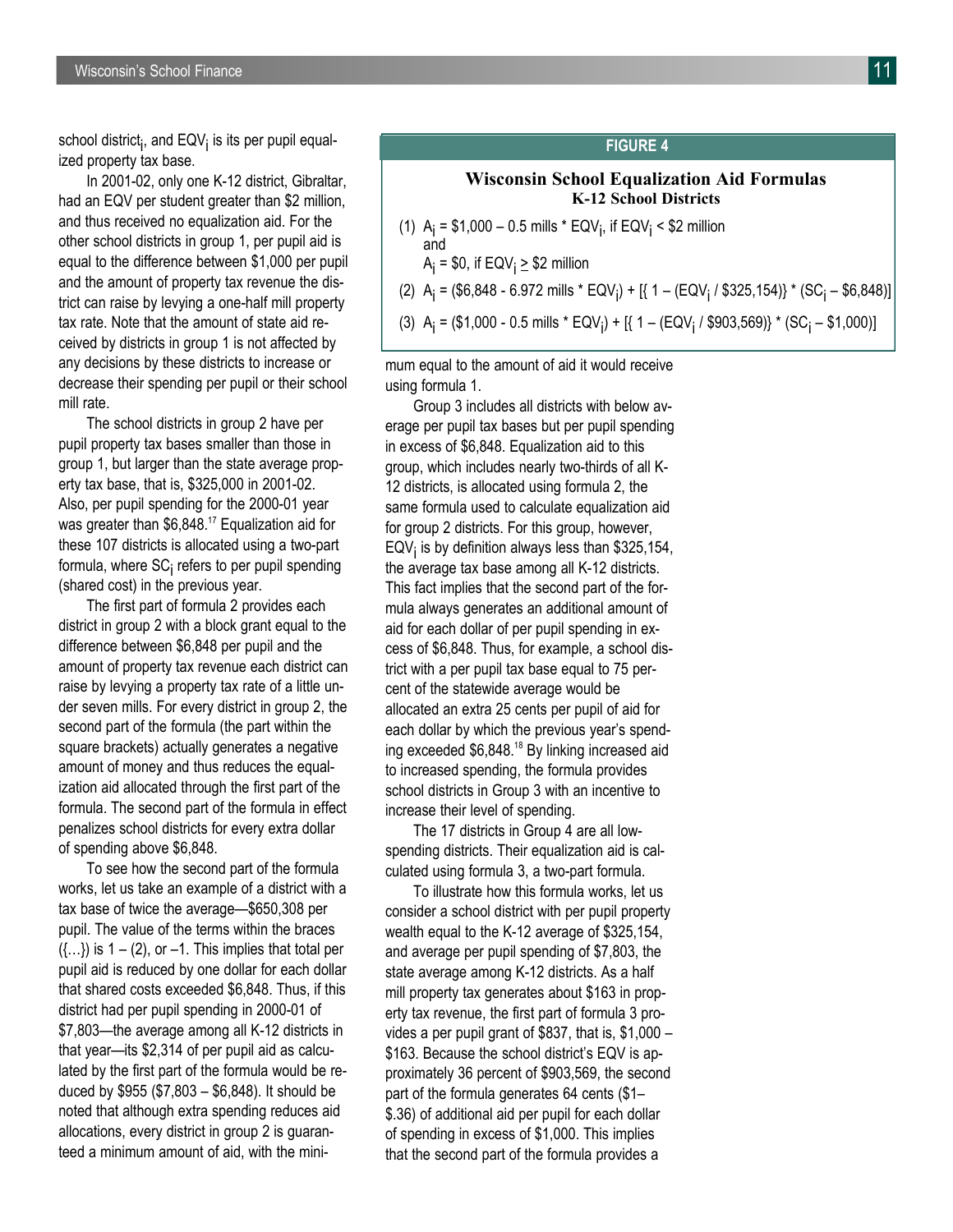grant of \$4,355 per pupil. The total equalization grant for this district equals \$5,192, an amount that is equal to 66.5 percent of district expenditures in the previous year.

# Problems with the Equalization Aid Formula

Despite claims to the contrary, the equalization aid formula is quite effective in equalizing per pupil spending and achieving fiscal neutrality. The formula does a poor job, however, of guaranteeing that all districts have sufficient resources to provide their students with an adequate education.

Enabling school districts to provide an adequate education for their students requires that the distribution of state aid reflects differences in the cost of education across districts, where costs are measured as the minimum amount of money a school district must spend in order to reach any specified student performance goal. The existing equalization aid formula accounts only for differences across districts in property tax base and in spending. If all property-poor districts also had high costs, then the current formulas might be quite effective in achieving educational adequacy. The fact is, however, that the size of a district's per pupil tax base is not closely related to its costs. Among K-12 districts, costs actually tend to be somewhat higher in property wealthy than in property poor districts.<sup>19</sup>

As explained earlier, for about two-thirds of school districts (those in groups 3 and 4), the equalization aid formula encourages spending by promising increased aid in future years in return for increases in spending now. Although the formula provides an incentive for these districts to increase spending on education, school districts are free to ignore the incentive and maintain low levels of spending and property taxation.

The data suggest that the majority of K-12 districts with below-average expenditures per pupil are spending at modest levels not because of a lack of resources (tax base and state aid), but because of a preference on the part of local school boards and, presumably, local residents for low spending and low property tax rates. Among K-12 districts with below-average spending, over two-thirds have property tax rates that are also below the state average. This suggests

that in those school districts, despite generous state aid, local residents have made an explicit decision to keep both per pupil spending and school property tax rates relatively low. The important point is that there is nothing in the current system of school finance that requires any minimum level of spending for school districts. Whether these low-spending districts are providing their students with an adequate education one that will enable students in those districts to meet the increasingly stringent state and federal student performance standards—is an open question, a question that clearly requires additional research.

For more than 100 school districts (those in group 2), any attempts to increase the quality of education that involves additional per pupil spending will result in a reduction in equalization aid in future years. The only way for a group 2 school district to increase spending by, for example, \$10 per student, would be for that district to increase local property taxes by more than \$10 per student in order to compensate for the loss of equalization aid associated with any increases in local spending. For example, the Menomonee Falls school district would have to raise school property taxes by \$18 per pupil in order to increase spending by \$10 per pupil. Although local residents are free in principle to increase spending by any amount in excess of the revenue limits by approving an appropriate referendum, the prospect of facing an expenditure penalty will probably doom most override attempts. Again, the equalization aid formula, especially when combined with the revenue limits, may force some group 2 school districts to spend at levels that are insufficient to allow them to provide their students with an adequate education.

The combination of a school aid formula that provides the majority of school districts with an incentive to increase spending with a commitment by the state to finance two-thirds of all public school spending is a recipe for state fiscal disaster. To limit its fiscal liability the state was forced to limit school spending. A two-thirds commitment combined with an equalization formula that did nothing to encourage spending would greatly reduce the need to impose revenue or spending restrictions on local school districts.

*A two-thirds commitment combined with an equalization formula that did nothing to encourage spending would greatly reduce the need to impose revenue or spending restrictions on local school districts.*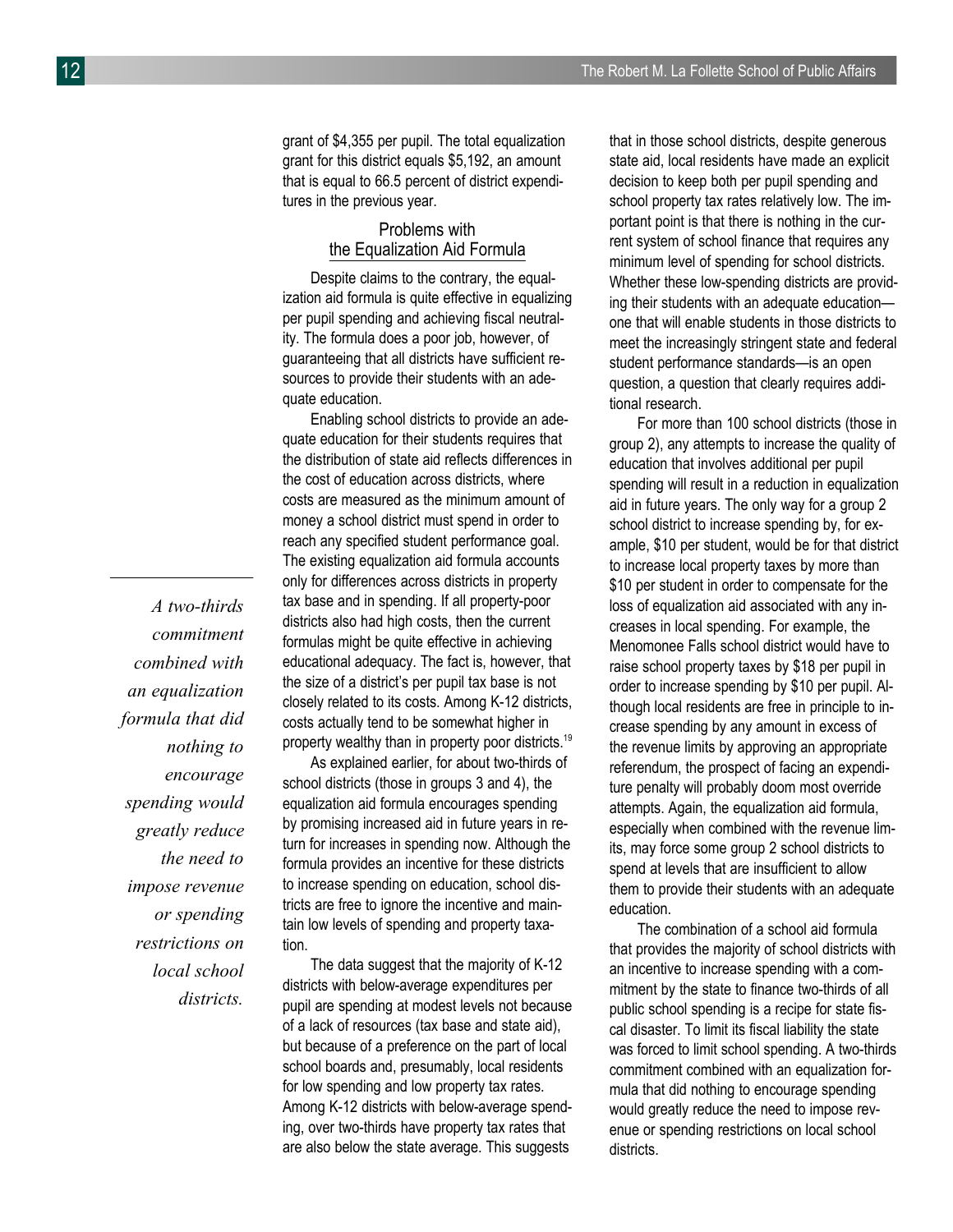# Problems Created by Revenue Limits and the QEO

The mechanics of the revenue limit and the QEO requirements further reduce the ability of many of the state's school districts to provide an adequate education. In any given year, the revenue limit is a nominal dollar amount of money per student, with the limit this year set at \$230.67. This implies that high spending districts are limited to smaller percentage increases in revenues than are low spending districts. To the extent that higher levels of per pupil spending are attributable to factors outside the control of local school boards, such as high concentrations of children from poor families or of students with disabilities, the revenue limit is systematically more restrictive for districts with higher costs.<sup>20</sup>

There are widespread reports, based primarily on surveys of school administrators, that the revenue limits have forced school districts to cut programs, increase class sizes, and defer maintenance and capital investments. Although to date no systematic analysis has occurred, it appears that school districts characterized by higher than average costs are being forced to make the largest cuts in school programs.

In a recent statistical study, economist Jennifer Imazeki has found evidence that the revenue limits and the QEO requirements have resulted in real (inflation-adjusted) reductions in teacher salaries.<sup>21</sup> The impacts on salaries have varied, with the salaries of beginning teachers more adversely affected than the salaries of experienced teachers. Professor Imazeki's research also showed that the revenue limit and the QEO resulted in the largest salary reductions in Milwaukee and in other districts with high proportions of low-income students. By reducing the beginning salaries that these districts are able to offer, the limits are making it more difficult for these districts to attract high quality teachers. One unintended consequence of the limits may be a reduction in the quality of the teachers being hired to teach in districts with heavy concentrations of disadvantaged students. This may well exacerbate the already large achievement gaps that exist between white and minority and economically advantaged and disadvantaged students.

In recent years, Milwaukee Public Schools have experienced teacher shortages. Recent experience in New York City has shown that big city school districts can overcome difficulties in hiring quality teachers if they are willing and able to increase the salaries and benefits offered to new teachers.<sup>22</sup> The New York experience suggests that the restraints created by the revenue limits and the QEO on the ability of the Milwaukee Public Schools to increase teacher compensation are the major reason for Milwaukee's recurring teacher shortages.

#### The Crisis in Special Education Funding

Federal legislation, the Individuals with Disabilities Act, first enacted in 1975, mandates that school districts provide "appropriate" education to all children with disabilities regardless of the type or severity of the disability. Current regulations also require that children with disabilities be educated in regular classrooms whenever possible. In Wisconsin, as in most other states, both the number of students classified as disabled and the costs of providing the required "special education" services have risen rapidly in recent years. Between 1993-94 and 2000-01, special education spending has grown by 50 percent in real (inflation-adjusted) dollars. This increase reflects both the rising costs of providing special education services and a 25 percent increase in the number of eligible students. During this period, total public school enrollment increased by only 5.8 percent.

As mentioned previously, both the federal government and the state provide categorical grants for special education. These grants, however, have been growing much more slowly than special education spending. Because the revenue caps limit the annual growth of the sum of property tax revenue and equalization aid, the total revenue available to school districts grew by only 9 percent in real terms between 1993-94 and 2000-01. This implies that during this period, special education spending increased at a rate about five times faster than the growth in available revenues. Thus, in order to meet their legal obligations to provide education for disabled students, school districts are being forced to reallocate their revenues away from spending on regular education. While this "crowding out" of regular education occurs in

*In order to meet their legal obligations to provide education for disabled students, school districts are being forced to reallocate their revenues away from spending on regular education.*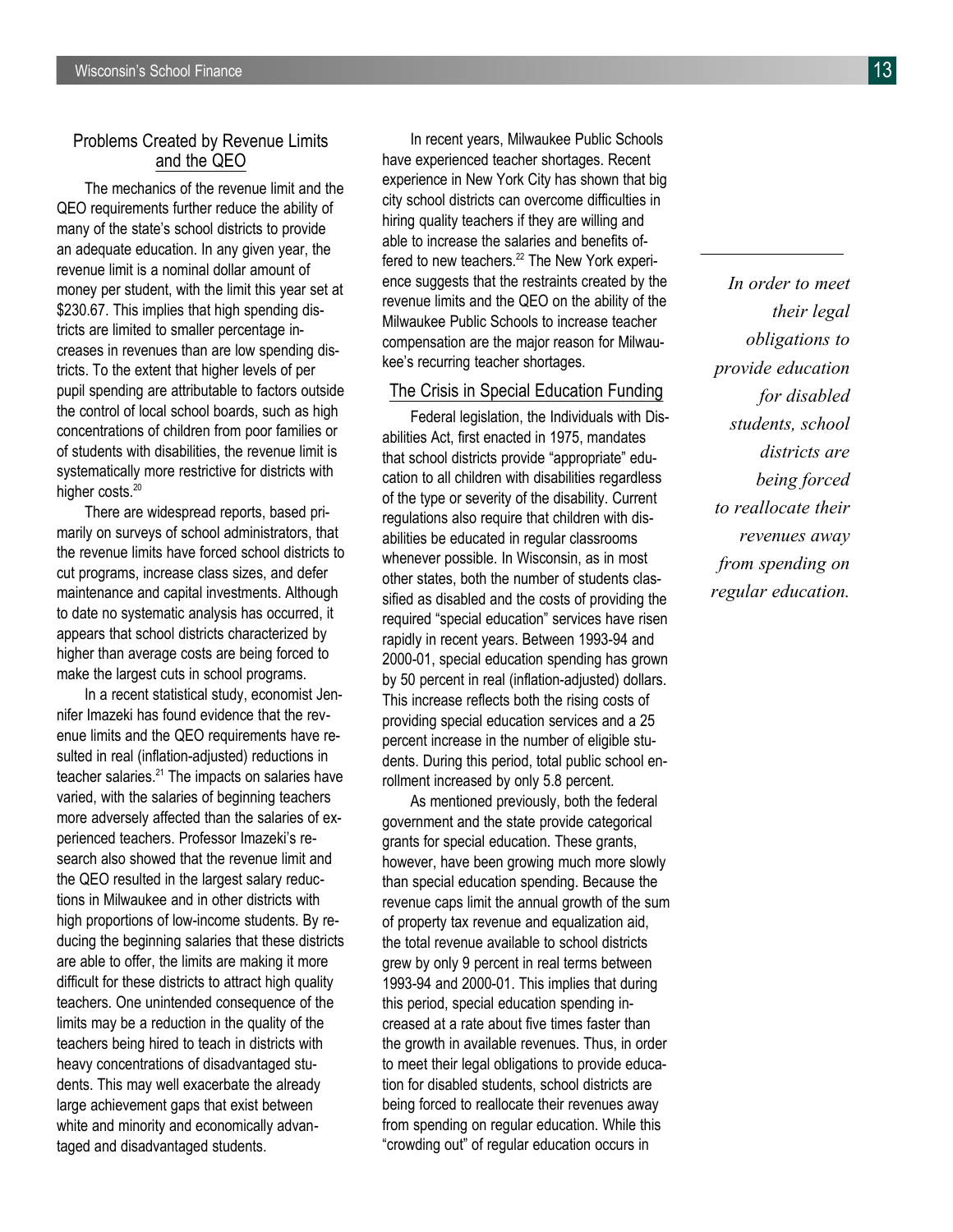*Although a reduction in state support may be inevitable, it is important that any reduced funding be combined with a major reform of the system of school finance.*

nearly all school districts, small districts are particularly vulnerable. For example, it is not uncommon for school districts to spend \$80,000 per year to provide educational services for a severely disabled student. Meeting this obligation may force districts to hire up to two fewer regular education teachers. While the loss of teachers creates hardships for any district, the loss of teachers is particularly devastating for small districts.

# Educating Students from Economically Disadvantaged Families

There is substantial evidence, based on research in Wisconsin as well as in other states, that more resources are needed to provide equal educational opportunities to children who come from economically disadvantaged families. A recent study suggests that school districts may need to spend more than twice the average spending per pupil for each child from a poor family in order to raise their academic performance to the statewide average. $23$ 

In recent years, Wisconsin has taken some initial steps toward recognizing the extra costs involved in educating children from economically disadvantaged families. Although it would be preferable to provide additional unrestricted funds to school districts with heavy concentrations of poor children, the Wisconsin legislature chose instead to subsidize small class sizes in the early grades. It established a new categorical aid program, called the SAGE program, which provides funding to school districts that contain schools with high concentrations of poor children and that agree to lower class sizes in kindergarten through grade three to 15 students.

Even if the smaller class sizes funded by SAGE prove to be an effective mechanism for improving the academic performance of poor children, the state provides little in the way of extra funding for poor students in the higher grades. Given the revenue limits, the only way for school districts to devote extra funds to programs aimed at improving the academic achievement of children from poor families is to reduce the funding of education for the majority of Wisconsin students who are not economically disadvantaged.

# **Solving the Crisis in Funding Education in Wisconsin**

It is now widely recognized that the Wisconsin state government will begin 2003 facing a multibillion dollar structural deficit.<sup>24</sup> There is no question that addressing the deficit will require major reductions in some of the public services that Wisconsin residents have been accustomed to receiving. The fact that 40 percent of the annual appropriations from the state's General Fund are used to finance grants to elementary and secondary schools means that it is highly unlikely that the state's budget deficit will be filled without cuts in state support for public education.

Although a reduction in state support may be inevitable, it is important that any reduced funding be combined with a major reform of the system of school finance that addresses the issues summarized in the previous section. The easiest way for the legislature to reduce state education aid would be to lower its commitment to fund two-thirds of education spending. For example, the legislature could from now on promise to finance 63 percent of school district spending. Without changing the equalization aid formula, any reduction in the share of state support would result in smaller aid allocations (relative to the allocations that would have occurred if the two-thirds commitment remained in force) for most school districts.<sup>25</sup> These reductions would make it more difficult for school districts to provide their students with an adequate education, would result in property tax increases, and would do nothing to address the growing problems of financing special education and the education needs of students from poor families.

It is beyond the scope of this paper to propose a specific school finance reform plan. However, I conclude by suggesting several elements that I believe should be included in any comprehensive reform proposal.

State financial support for education should be distributed to school districts using a formula that guarantees that all school districts levying a minimum property tax rate will have at their disposal a sufficient amount of money to provide their students with an adequate education. It is the responsibility of the state to articulate a set of student "competencies" and student performance standards that together define an ade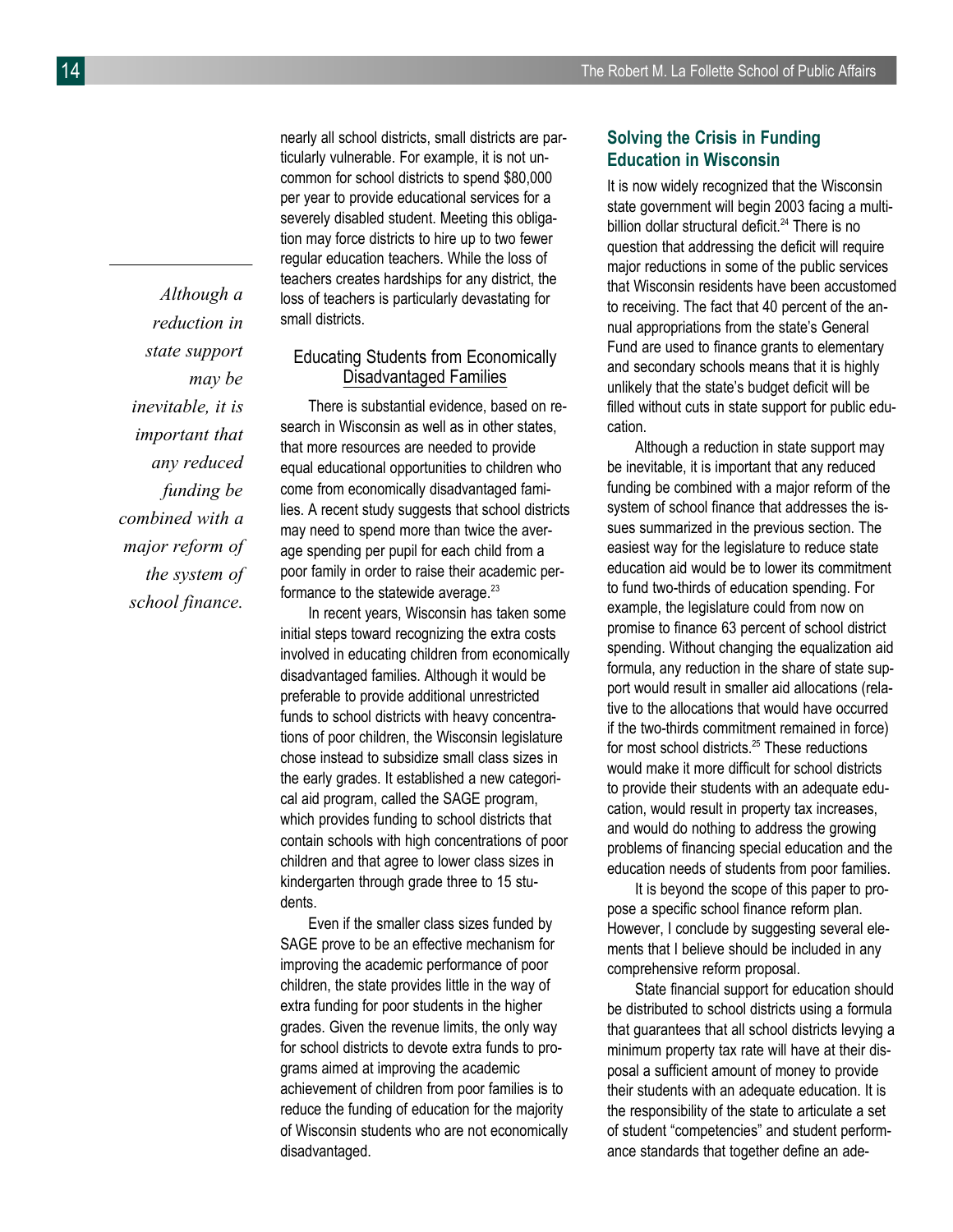quate education. Determining the amount of money each school district needs to provide an adequate education should depend on a num ber of characteristics of each district and its stu dent body that lie outside the control of local school districts.

In order to create an incentive for each school district to provide education as effectively and efficiently as possible, local taxpayers should bear the full burden of financing school spending above some specified level. This level could be set at the cost for each school district of providing an adequate education, or at some multiple, say 125 percent, of that level.

The state government should play a major role in financing the education of students with severe disabilities, such as autism or blindness. In providing funding for other disabilities, care should be taken not to provide local districts with an incentive to over-classify students as disabled.

The perfect system of school finance would not by itself guarantee that all students in Wis consin receive a high quality adequate educa tion. Financial resources provided to school dis tricts must be accompanied with strict accountability standards. While fiscal resources from the state are important, it is essential that school districts be provided with appropriate in centives to utilize funds as efficiently and effec tively as possible.

#### **Notes**

1. The one exception is the state of Hawaii, which has a single statewide school district.

2. In producing these statistics, the Na tional Center for Education Statistics (2002) uses a different method of calculating state gov ernment contributions to total revenue than is used in Wisconsin to calculate the state's "twothirds commitment" of state funding.

3. These data are for the 1998-99 school year, the latest year for which these data are available. Excluding Hawaii, New Hampshire had the lowest state share (8.9 percent) and Vermont the highest state share (74.4 percent). The contribution of local school districts ranged from 11.9 percent in New Mexico to a whopping 84.7 percent in New Hampshire.

4. The coefficient of variation, a common measure of dispersion, equaled 0.70.

5. We drop the school district of Norris from our analysis, because although formally classi fied as a school district, it is in fact a boys' re form school with a current enrollment of 82 stu dents and almost no tax base.

6. As a measure of spending we use "cur rent education costs" as calculated by the De partment of Public Instruction. This spending concept provides a comprehensive measure of instructional and instructional support expendi tures. It does not include spending on pupil transportation, food and community services, or capital projects.

7. If there were no state aid and all school spending was financed by the property tax, then the distribution of the spending-effort ratios would be identical to the distribution of the per pupil tax base.

8. This statistic is calculated by dividing the standard deviation by the mean.

9. Even if we include all K-12 districts in the analysis, state aid substantially reduces spend ing-effort ratios. Note that the district with the highest per pupil tax base has property wealth over 24 times higher than the district with the lowest per pupil wealth, but the highest spend ing-effort ratio is only eight times as high as the lowest ratio. In fact, if we ignore the three dis tricts with the highest ratios and the district with the lowest ratio, among the remaining 364 dis tricts, the highest ratio is only three times the lowest ratio.

10. The guaranteed tax base in 2001-02 (the so-called secondary guarantee) was about \$904,000. Only 11 K-12 school districts (with 0.7 percent of the state's K-12 enrollment) had per pupil tax bases in excess of the tax base guar antee.

11. For a very clear discussion of equity standard in school finance, see the widely cited textbook *School Finance: A Policy Perspective* by University of Wisconsin-Madison professor Allan Odden and co-author Lawrence Picus.

12. Efforts to target property tax relief are limited by the uniformity clause in the state con stitution. Additional tax relief, however, could be targeted to homeowners by raising income-eligi bility for the homestead credit to the state's indi vidual income tax.

13. Drawing a distinction between costs and spending is particularly difficult in Wisconsin